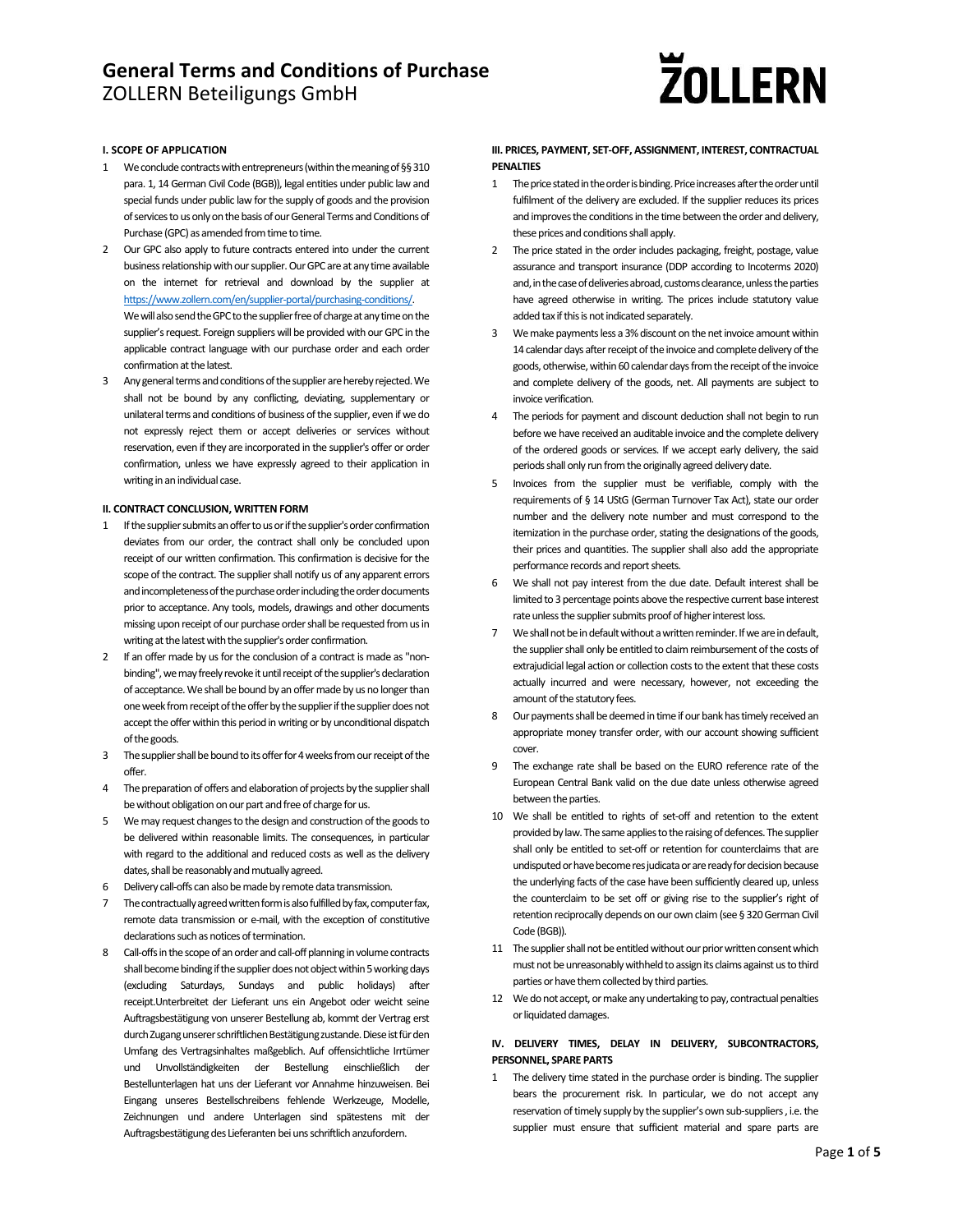# **ZOLLERN**

available in its stock in order to be able to meet its contractual delivery obligations at all times. The delivery period begins with the conclusion of the contract. We are entitled to refuse acceptance of any early delivery before and until the agreed due date.

- 2 The date of receipt of the goods by us shall be decisive for the supplier's compliance with the agreed delivery date or period. This shall also apply with respect to all shipping documents, operating instructions and manuals, technical documents and other certificates required for the proper performance by the supplier.
- 3 The supplier is obliged to notify us in writing without undue delay if circumstances occur or become foreseeable which suggest that the agreed delivery time cannot be complied with.
- 4 In the case of a delay in delivery, we shall be entitled to the statutory claims. We shall in particular be entitled to claim damages in lieu of performance and/or withdraw from the contract after the fruitless expiry of a reasonable grace period granted by us. If we claim damages, the supplier shall be entitled to prove that the delay in delivery was not the supplier's responsibility.
- 5 If we accept late delivery, this shall not be deemed to constitute a waiver of our rights and claims for the delay in delivery.
- 6 The supplier shall have the work and services performed by its own duly qualified personnel. The supplier is not entitled without our prior written consent, which may not be unreasonably withheld, to have its performance obligations fulfilled by third parties (e.g. subcontractors) or to render partial performance only.
- The supplier warrants that goods that are on our behalf produced, stored, transported, delivered to us or taken over by us are produced, stored, processed and loaded at secure facilities and at secure places of transhipment and are protected against unauthorised access during production, storage, processing, loading and transport. The Supplier warrants that the personnel employed for the production, storage, processing, loading, transport and takeover of such goods are reliable and that such personnel has been checked against the currently valid sanctions lists of the EU. The supplier further warrants that all business partners acting on its behalf are informed that they must also take measures to ensure the requirements of this clause 7 throughout the supply chain. The supplier agrees that its data will be checked against the currently valid EU sanctions lists.
- 8 The supplier is obliged to supply us during a period of ten years from delivery with spare parts at market prices which must not exceed the supplier's current spare part prices valid at the time; this supply obligation shall in particular also apply if the business relationship with us has already been terminated.
- 9 In the event of a delay in delivery, we are entitled to claim a contractual penalty in the amount of 0.5%, up to a maximum of 5%, of the net order value of the respective delayed goods for each commenced calendar week of the delay in delivery. We may also declare the reservation of our right to claim contractual penalty after we have accepted the goods and until our final payment. Any further rights to which we may be entitled shall remain unaffected. The contractual penalty shall be set off against the damages payable by the supplier on account of the delay.

## **V. PACKAGING, DISPATCH, RISK OF PERFORMANCE AND CONSIDERATION**

1 The packaging shall allow for forklift transport or crane transport as well as stacking (in the case of general cargo weighing more than 30 kg) and shall be provided free of charge and taken back free of charge at our request. Pallets and containers are to be taken back by the supplier free of charge, in the case of follow-up deliveries in an exchange procedure.

- 2 The supplier shall at our request provide us with certificates for the packaging material used.
- 3 Delivery shall be made "DDP" (Incoterms 2020). Delivery and dispatch shall be at the risk of the supplier. The risk of accidental loss or perishing or accidental deterioration of the goods shall pass to us upon hand-over of the goods at the place determined by us. Delivery or hand‐over at a place other than the destination designated by us shall not cause any passing of risk even if the goods are accepted at that place. The supplier shall bear the additional costs incurred by us as a result of the delivery to a place other than the agreed destination. If an acceptance has been agreed, such acceptance shall be decisive for the transfer of risk.
- 4 The supplier shall take out adequate transport insurance at its expense and shall provide us with appropriate proof thereof upon request.
- 5 The delivery must be accompanied by packing slips and delivery notes stating the date (date of issue and date of dispatch), the subject of delivery (item number and quantity) and our purchase order information (date and number). In the case of shipment by ship, the shipping documents and invoices must also state the names of the shipping company and the ship. The supplier shall choose for us the cheapest and most suitable mode of transport, if we bear the costs of the transport. All notices of dispatch, delivery notes, packing slips, waybills, invoices, outer packaging etc. the order references and details of the place of unloading as prescribed by us shall be indicated completely.
- 6 In principle, the supplier must pack, label, mark and ship hazardous products in accordance with the applicable national/international regulations and requirements. In addition to the hazard class, the accompanying documents must also contain all other information required under the applicable transport regulations.
- 7 The supplier shall be liable for damages and shall bear the costs arising from the culpable infringement of the aforementioned clauses V.1 to V.6. The supplier is also responsible for compliance with these dispatch regulations by its subcontractors. All deliveries which cannot be accepted due to noncompliance with the provisions V.1 to V.6 shall be stored at the supplier's expense and risk. We are entitled to examine the contents and condition of such deliveries.

## **VI.FORCEMAJEURE**

- Events of force majeure, operational disruptions without our fault, riots, official measures and other unavoidable events such as epidemics and pandemics shall release us from our obligation to accept ordered goods or services in good time for the duration of the event. Both parties are obliged to provide each other with the necessary and reasonable information without delay and to adjust their obligations temporarily to the changed circumstances, in particular to the possibly changed market requirements, in good faith. During such events as well as within two weeks thereafter, we are entitled - without prejudice to our other rights - to withdraw from the contract in whole or in part if an adjustment is not suitable, insofar as these events are not of insignificant duration.
- 2 The provisions of Clause VI.1 shall also apply in the event of labour disputes..

### **VII.** QUALITY, NON-COMPLIANT GOODS, REACH

1 The supplier warrants that the delivered goods do not have any defects impairing their value or suitability, i.e. that they meet the subjective requirements, the objective requirements as well as the assembly requirements, and that they comply with the generally recognised state of the art, the latest regulations of the authorities, the Equipment and Product Safety Act ("Produktsicherheitsgesetz"), the respectively applicable safety requirements and the regulations on occupational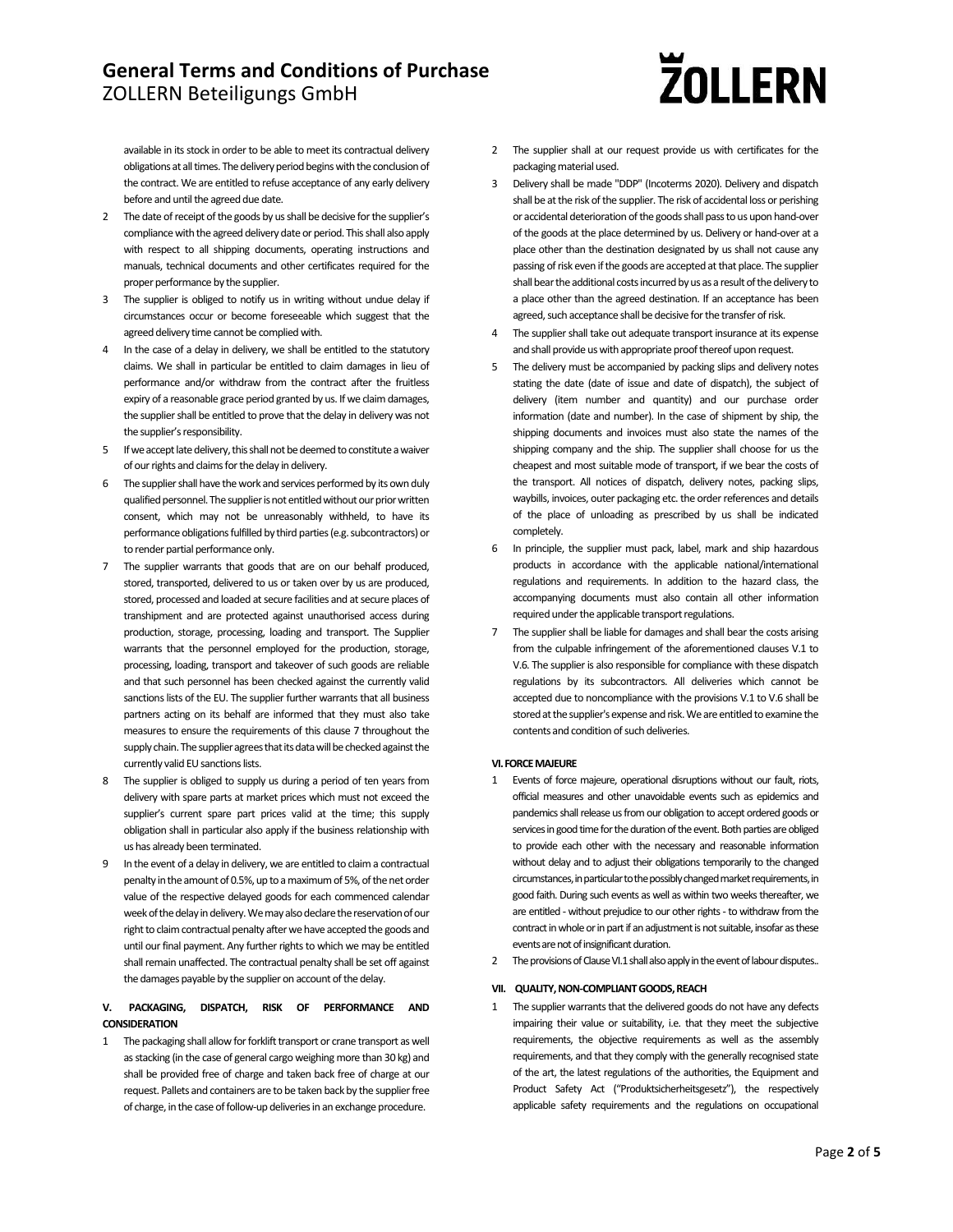# **ZOLLERN**

safety and accident prevention. We do not accept any negative quality agreements.

- 2 The supplier warrants that all delivered substances, preparations and substances contained in products are in conformity with the Regulation (EC) No 1907/2006 of the European Parliament and of the Council of 18 December 2006 (REACH) as amended from time to time and with the German Ordinance based on Directive 2011/65/EU (RoHS) for the restriction of the use of certain hazardous substances in electrical and electronic equipment ("ElektroStoffV") as amended from time to time.
- 3 The supplier further warrants that the delivered goods are free from ionizing radiation exceeding the natural inherent radiation of the material. If the delivered goods show ionizing radiation, we shall be entitled to separate, secure, specially store or dispose of the goods at the supplier's expense without granting a grace period.
- 4 In order to ensure the quality of the goods delivered, the supplier shall carry out quality inspection suitable in terms of type and scope with regard to all input materials as well as the finished end product before delivery to us. Our initial sample approval shall not release the supplier from the outgoing goods inspection or justify a restriction of this inspection, nor shall any specifications in the technical delivery requirements or other performance specifications justify a restriction of the inspection. The supplier agrees that we, or a person authorised by us, shall be entitled to conduct audits to assess the effectiveness of the supplier's quality assurance system.
- 5 Our obligation to inspect the goods shall be limited to defects which become apparent in an external examination of the goods and the shipping documents during the incoming goods inspection and in the sampling procedure in the context of our quality control (= "obvious" defects) (e.g. damage during transport, wrong and short delivery). If an acceptance has been agreed, there is no obligation to inspect.
- 6 Our notice of defect shall be deemed in time if it is received by the supplier within a period of five working days (excluding Saturdays, Sundays and public holidays). For obvious defects (cf. Section VII.5), the period for notification of defects shall begin with the receipt of the complete goods at the place of destination; for non-obvious defects, it shall begin at the time when we - or, in the case of a drop shipment, our customer - have discovered the defect. If the place of destination is the premises of a subcontractor, e.g. a contract processor, the period for giving notice of obvious defects shall begin with the delivery of the goods to us. Notices of defects may be given in writing or text form or by e-mail or verbally.
- 7 We are entitled to the statutory rights and claims for defects without restriction. If the supplier fails to comply with its obligation to cure the defect – in our discretion either by defect rectification (repair) or by substitute delivery of a non-defective item (substitute delivery) unless the supplier demonstrates that the option chosen by us would cause unreasonable costs and that we would not incur considerable disadvantages with the alternative kind of cure – within a reasonable period granted by us, we shall be entitled to rectify the defect ourselves and claim from the supplier reimbursement of the expenses required for the rectification; this shall be without prejudice to any other rights to which we may be entitled. Cure of the defect shall also comprise the cost of disassembly and reassembly. Defect rectification by the supplier shall be deemed to have definitely failed after the first unsuccessful rectification attempt already. We shall also be entitled to withdraw from the contract if the supplier's breach of duty is only insignificant.
- In deviation from § 442 Para. 1 Sentence 2 German Civil Code (BGB), we shall also be entitled to unrestricted claims for defects if the defect remained unknown to us upon conclusion of the contract as a result of gross negligence. The claim for reimbursement of expenses pursuant to § 439 para. 3 German Civil Code (BGB) shall only be affected by our positive

knowledge of the defect at the time of installation or attachment in/to another object.

- 9 The limitation period for warranty claims shall be 36 months from the passing of risk unless the mandatory provisions in § 478, § 479 German Civil Code (BGB) apply or a longer limitation period is granted by the supplier or provided for by law. In cases where we use the delivery item for the production of parts for "first tier suppliers", the limitation period ends 36 months after the sale of the final product by the "tier 1" to the OEM, but no later than 42 months after delivery.
- 10 After the defect has been remedied, the warranty period for the repaired or substituted products shall begin again.
- 11 The supplier already now assigns to us as security all claims to which the supplier is entitled against its sub-suppliers from and in connection with the delivery of defective goods or goods which do not show the warranted or guaranteed qualities. We hereby accept the assignment. The supplier shall hand over to us all documents required for the assertion ofthese claims.
- 12 In addition to the claims for defects, we shall be entitled without restriction to any recourse claims within the supply chain (recourse against the supplier according to §445a, §445b, §478 German Civil Code (BGB)). We shall in particular be entitled to claim from the supplier exactly the same kind of cure which we are obliged to provide to our own customer from time to time. This shall be without prejudice to our statutory right to choose the kind of cure to be provided by the supplier in our discretion (§ 439 subs. 1 German Civil Code (BGB)).

## **VIII. SUPPLIER LIABILITY**

- 1 The supplier shall be liable according to the statutory provisions.
- 2 In the event that a claim is made against us on the basis of product liability, the supplier is obliged to indemnify us against such claims if and to the extent that the damage was caused by a defect in the product supplied by the supplier. However, this shall only apply in cases of liability based on intention and negligence, if the supplier is responsible. If the cause of the damage lies within the supplier's scope of responsibility, the supplier must prove that the supplier is not responsible.
- 3 Insofar as a recall action is the result of a defect in the product supplied by the supplier, the supplier shall bear the costs of the recall action, unless the supplier is not responsible for the defect.
- 4 The supplier undertakes to take out and maintain for the duration of this contract, i.e. until the expiration of the respective limitation period for claims for defects, adequate product liability insurance, usually with a flat-rate coverage of at least EUR 10,000,000.00 for each case of personal injury / damage to property per calendar year. The supplier already now assigns to us by way of security all compensation claims under this insurance policy arising in the case of damage caused by the supplier and incurred by us; we hereby accept the assignment. The supplier shall at any time upon our request provide us with written confirmation of the existing insurance cover by the insurer.

### **IX. LIABILITY OF ZOLLERN**

1 Any claims of the supplier for damages, regardless of the legal basis, as well as claims of the supplier for reimbursement of futile expenses shall be excluded unless the damage was caused by an intentional or grossly negligent breach of duty or by an at least negligent breach of a contractual duty the fulfilment of which is absolutely indispensable for the proper performance of the contract and on the compliance with which the supplier relied and was reasonably allowed to rely and the culpable (intentional or negligent) non‐fulfilment of which endangers the achievement of the contract purpose (fundamental contractual duty); in the latter case, our liability shall be limited to the amount of the typical damage foreseeable upon contract conclusion.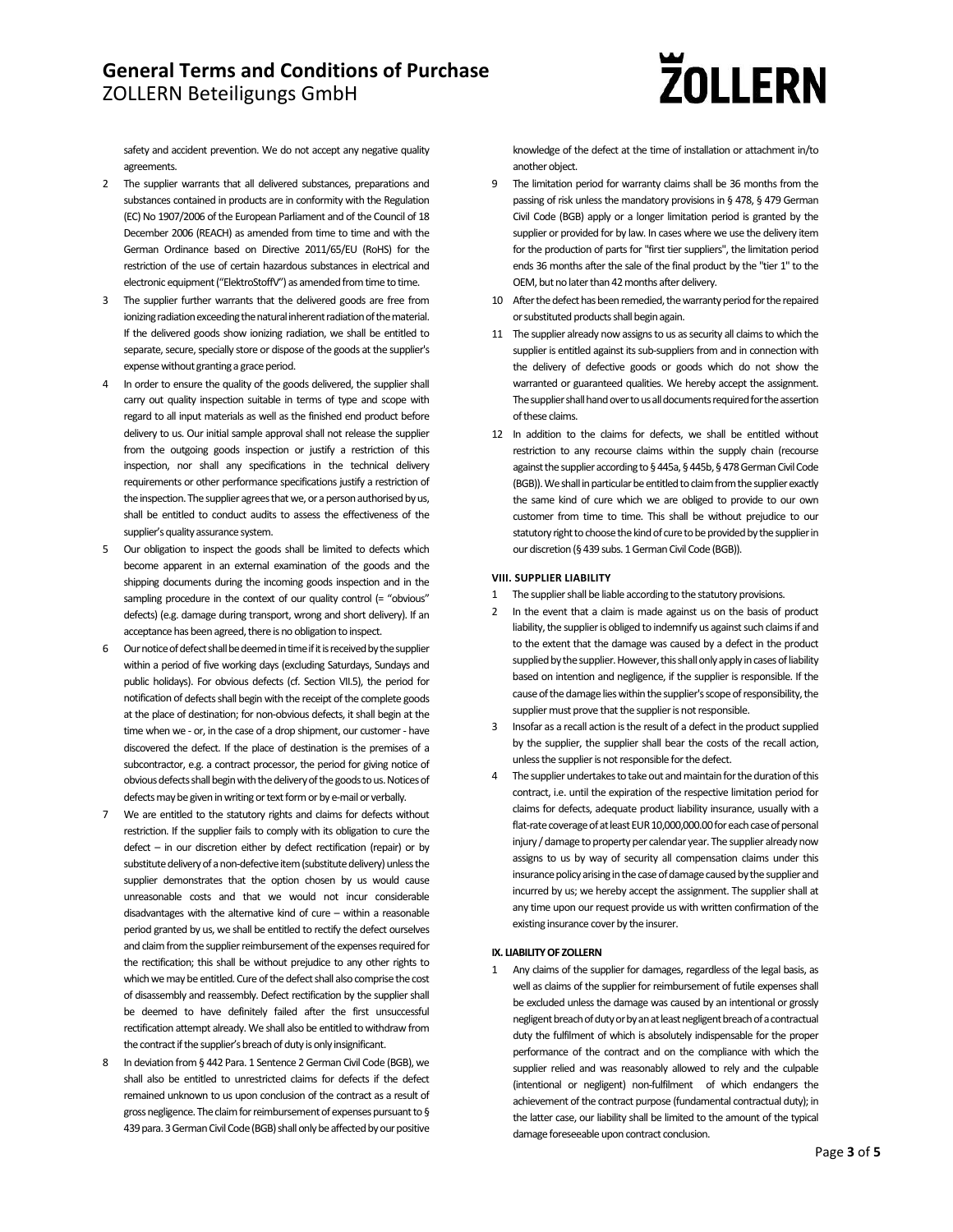## **ZOLLERN**

- 2 The limitation of liability under the foregoing Section IX.1 shall also apply to the personal liability of our employees, representatives, officers and executive bodies and our vicarious agents and other persons engaged by us in the fulfilment of our obligations.
- 3 The limitation of liability under the foregoing Sections IX.1 and IX.2 shall not apply in the case of personal injury, i.e. damage caused by an injury to the life or limb or health of a person or by a violation of a person's freedom, or in the case of liability under the German Product Liability Act (Produkthaftungsgesetz) or in exceptional cases where we have given an express guarantee.

## **X. DECLARATIONS OF ORIGINATING STATUS**

If the supplier makes declarations regarding the originating status of the delivered goods, the supplier shall be obliged to enable the verification of proofs of origin by the customs authorities, in particular to provide the necessary information and to submit the required confirmations and certificates. Furthermore, the supplier shall be obliged to compensate for any damage caused by the fact that the declared origin is not recognised by the competent authority due to an incorrect certificate or a lack of possibility of verification, unless the supplier is not responsible for these consequences.

### **XI. LIMITATION PERIOD**

- 1 Notwithstanding § 195 German Civil Code (BGB), the regular limitation period for claims of the supplier including, without limitation, claims for damages and reimbursement of futile expenses shall be 24 months unless a shorter limitation period is provided for by law.
- 2 The limitation period according to the foregoing Section XI.1 shall not apply in the case of an intentional or grossly negligent breach of duty or breach of a fundamental contractual duty (cf. Section IX.1) nor shall it apply in the cases specified in sec. IX.3 In these cases, the statutory limitation periods shall apply.

### **XII. INFRINGEMENTOF THIRDPARTYPROPRIETARYRIGHTS (IPRIGHTS)**

- 1 The supplier warrants that the delivered goods do not cause an infringement of third-party proprietary rights that have been published in the supplier's home country, by the European Patent Office or in any of the following countries: Federal Republic of Germany, Netherlands, France, United Kingdom, Austria, USA.
- 2 If claims are asserted against us by a third party for an infringement of proprietary rights caused by the delivered goods, the supplier shall in its discretion and at its sole expense either procure the right to use the goods in question or, in consultation with us, modify the goods such that the proprietary right is no longer infringed, except in cases where we are responsible for the infringement of the proprietary right. Any further claims to which we may be entitled by law shall remain unaffected.
- 3 The supplier shall indemnify us and our customers upon first request from any and all claims arising from the use of the said proprietary rights. The supplier's duty to indemnify shall include all costs and expenses necessarily incurred by us due to, or in connection with, the assertion of claims by a third party.
- 4 The supplier undertakes to notify us without undue delay of any risk of an infringement of proprietary rights and of alleged infringements of which the supplier becomes aware and to give us the opportunity to take concerted action against any such claims.
- 5 The supplier shall at our request disclose to us any use of registered proprietary rights and applications for proprietary rights in the delivered goods.

### **XIII. PROVISION OF MATERIAL, TOOLS, RIGHTSOF USE**

Any processing, alteration or transformation by the supplier of parts provided by us (goods subject to reservation of title) shall be deemed carried out for us on our behalf. If the goods provided by us subject to reservation of title are processed with other items not belonging to us, we shall acquire co-ownership of the new item according to the proportion of the value of our item (purchase price plus VAT) to the value of the other processed goods at the time of processing. If the item provided by us is inseparably mixed with other items not belonging to us, we shall acquire co-ownership of the new item according to the proportion of the value of the goods provided subject to reservation of title (purchase price plus VAT) to the value of the other mixed items at the time of mixing. If the items are mixed in such a way that the item of the supplier must be considered as the main item, it shall be deemed agreed that the supplier shall transfer prorata co-ownership to us. The supplier shall keep the items we hold in sole ownership or co-ownership in custody for us.

- 2 We reserve all rights, including proprietary rights and copyrights, to illustrations, drawings, calculations, moulds, models, tools and other documents. The supplier shall not make them available to third parties, copy, reproduce or distribute them without our explicit written consent. They must not be used for any purposes other than the manufacture according to our purchase order. The supplier shall return them to us without being requested to do so, after the execution of the purchase order has been completed or if we do not place the purchase order at all. The supplier is obliged to take out at its sole expense customary replacement cost insurance to insure the tools, moulds and models belonging to us against damage by fire, water and theft. The supplier hereby assigns to us all claims to compensation under the said insurance: we hereby accept the assignment. The supplier is obliged to carry out, at its expense and in due time, all maintenance work and servicing of our tools that may be required as well as all required repair work. The supplier shall not modify or remove any marking or labelling demonstrating our ownership of the tools but shall maintain such marking at its sole expense. The supplier shall immediately notify us of any occurring interference in writing.
- 3 Moulds, models, tools, films, drawings etc. produced by the supplier for executing the purchase order shall become our property upon payment, even if they remain in the supplier's possession. The supplier shall mark them as our property.
- 4 The supplier shall hand over to us without raising or reserving any objections all illustrations, drawings, calculations, moulds, models, tools and other documents belonging to us at any time upon our request but no later than with the final delivery
- 5 During the period of use, we shall have a non-exclusive, transferable right to use the products delivered by the supplier free of charge. Patent rights and other immaterial property rights remain the supplier's property.

### **XIV. CONFIDENTIALITY**

- 1 "Confidential information" within the meaning of the following nondisclosure obligation shall include all information (including data, records, documents, drawings, samples, technical components and know how), which is/was made available to the executive bodies and officers, employees, advisers and consultants of the supplier or other third parties working for the supplier in the framework of the relevant contract and the related contract negotiations, including, without limitation, information about our company, our customers, our production processes, our price calculations etc. andwhich aremarked "confidential" or which by their nature require confidentiality, regardless of whether and which carrier media are used for the embodiment of the Confidential Information; the non-disclosure obligation shall in particular also apply to orally disclosed information.
- 2 Our supplier is obliged to treat the Confidential Information as strictly confidential and not to disclose or pass it on or make it available to third